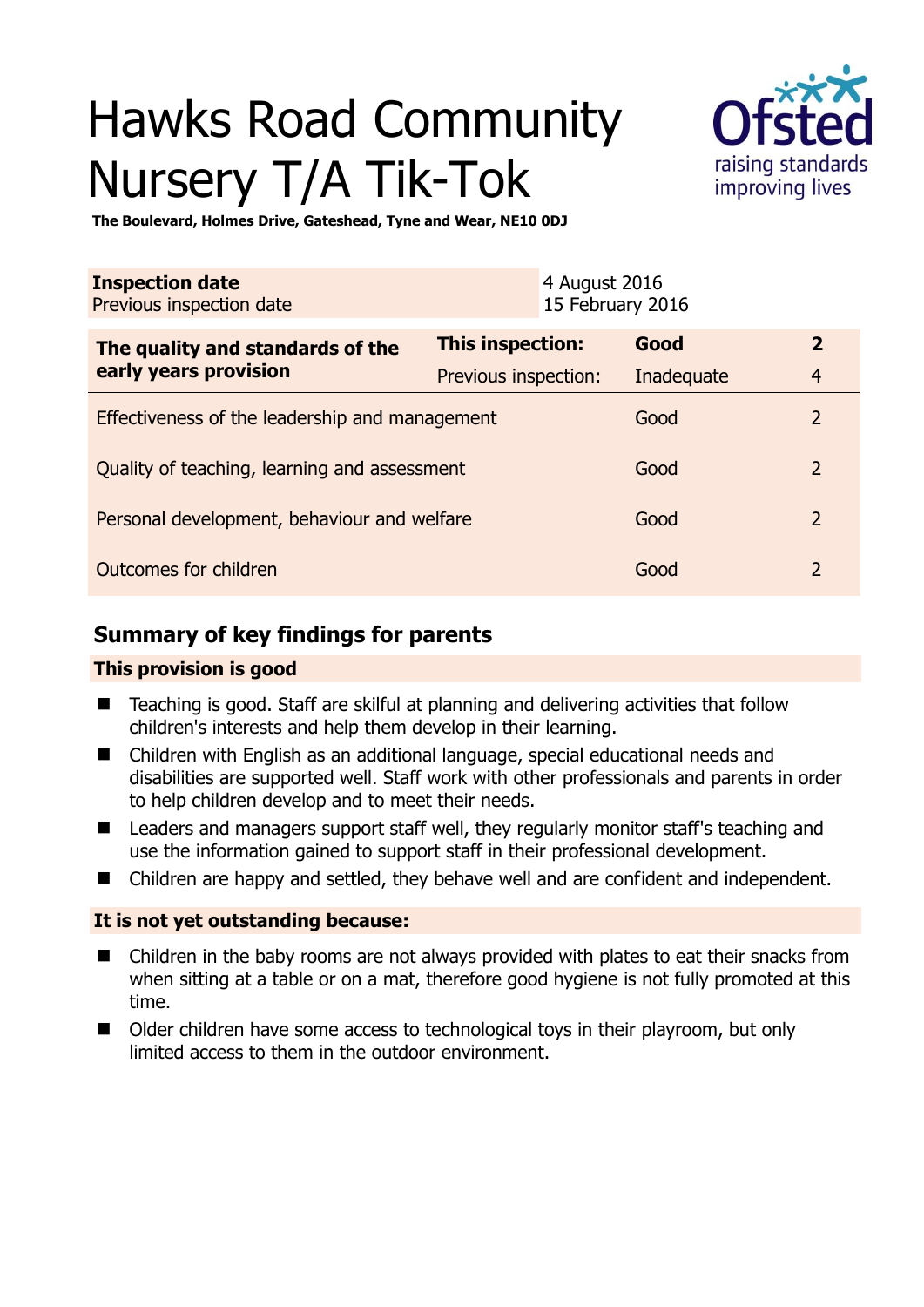## **What the setting needs to do to improve further**

#### **To further improve the quality of the early years provision the provider should:**

- $\blacksquare$  provide further opportunities for older children to access technological toys, particularly in the outdoor area
- $\blacksquare$  ensure that hygiene is fully considered when providing snacks for babies, for example, by providing plates for children to eat from

#### **Inspection activities**

- The inspector observed activities indoors and outdoors.
- The inspector completed a joint observation with the deputy manager.
- The inspector spoke to staff and children at appropriate times during the inspection and held a meeting with the management team.
- The inspector looked at relevant documentation including children's records, some policies and procedures and staff records.

**Inspector**  Ann Doubleday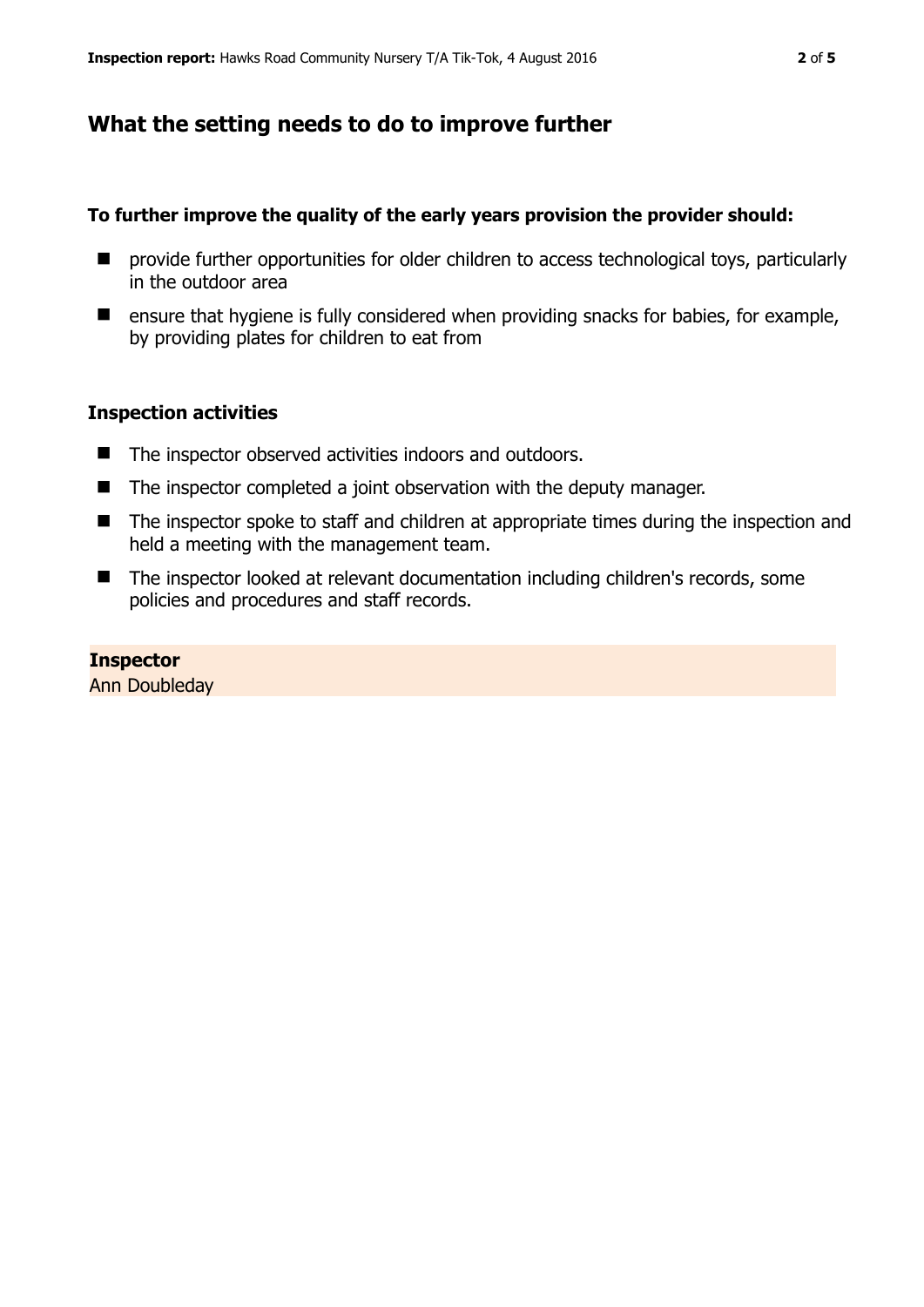## **Inspection findings**

## **Effectiveness of the leadership and management is good**

The arrangements for safeguarding are effective. The whole staff team have worked together to develop policies and procedures in order to keep children safe. They have all recently attended bespoke safeguarding training which included working together on case studies. This has enabled staff to be secure in their knowledge, of how to keep children safe.

Leaders and managers monitor the running of the provision well. Individual rooms have ongoing action plans in place in order to further improve the provision. Where changes are identified, the whole staff team are involved in the changes, in order to bring about greatest improvements for the children. For example, when it was identified that most minor accidents were occurring in the rainbow room, they moved to another bigger room and then less accidents occurred.

## **Quality of teaching, learning and assessment is good**

Staff accurately assess children's learning and provide a good range of activities that capture children's interests and help them progress in their learning. Staff recognise and plan for the individual needs and learning styles of children and adapt activities well by following children's lead. For example, a child undertaking a focused writing activity indoors quickly decided that they would like to be outdoors. Staff adapted the activity and followed the child's lead by taking the chalks outside and writing on the ground. Parents are kept well informed about their children's progress, through informal discussions with their child's key worker and twice yearly parents' meetings. They are encouraged to contribute to children's learning, for example, children take it in turns to take home a nursery bear and record the adventures they have.

## **Personal development, behaviour and welfare are good**

Children are very happy and settled. They behave well and staff have high expectations for children's behaviour. Older children are involved in agreeing the rules for the room. All staff are aware of the needs of individual children in their rooms, and a link buddy system ensures that children always have a familiar adult close by in the event of staff absence. Children's health is promoted well most of the time, however, at morning snack time, the babies were eating chopped fresh fruit directly from the table or a mat, and this does not encourage good table manners and does not fully promote children's health.

## **Outcomes for children are good**

Staff prepare children well for the next stage in their learning. Managers carefully monitor the progress of the different age groups of children, to ensure that children of all ages are progressing in their learning. Children are eager to learn and are making good progress. They develop skills that help them prepare for school. For example, older children confidently write numerals on the ground outdoors and younger children enjoy number songs and rhymes.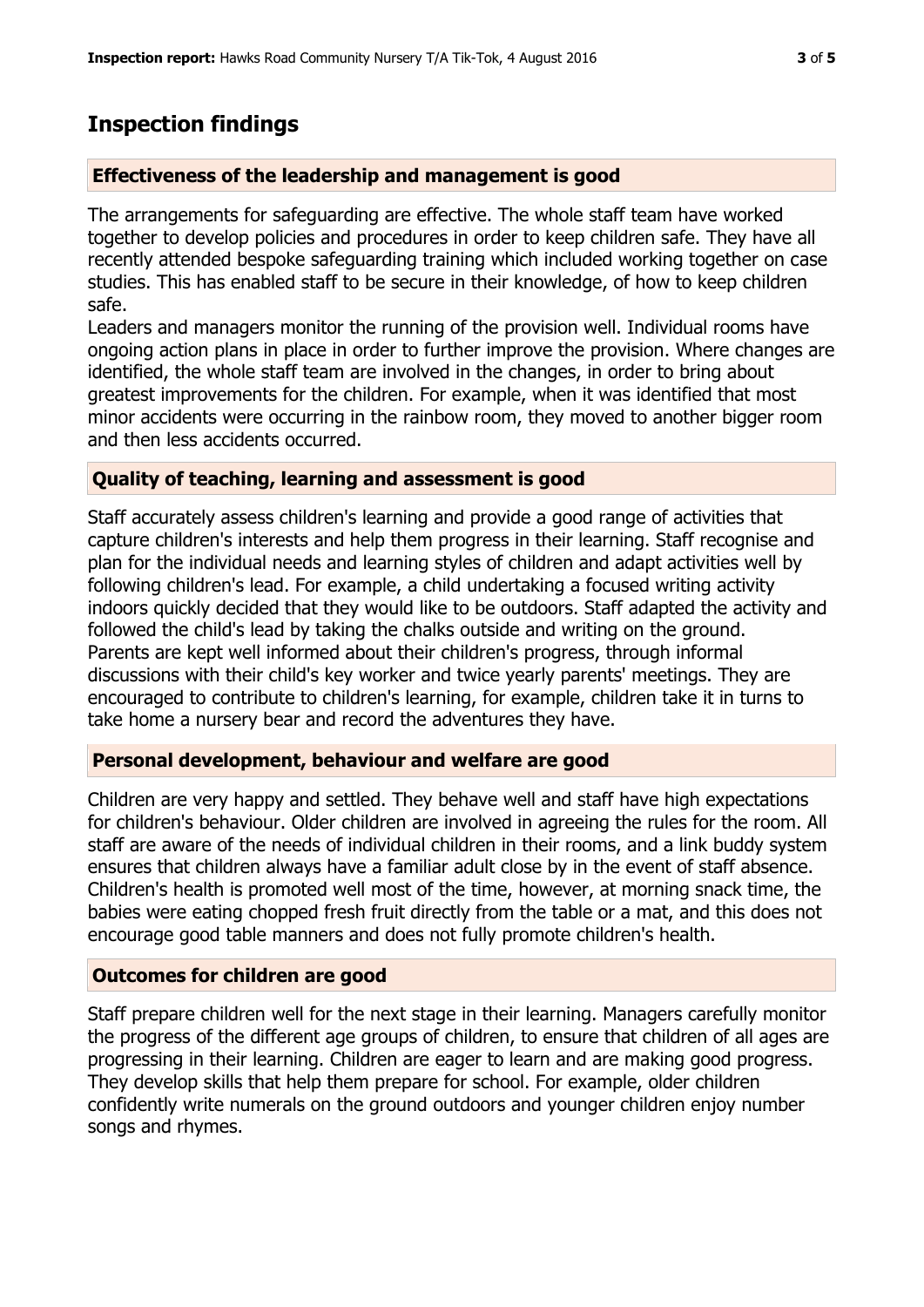## **Setting details**

| Unique reference number                             | EY280730                                                                             |  |
|-----------------------------------------------------|--------------------------------------------------------------------------------------|--|
| <b>Local authority</b>                              | Gateshead                                                                            |  |
| <b>Inspection number</b>                            | 1055067                                                                              |  |
| <b>Type of provision</b>                            | Full-time provision                                                                  |  |
| Day care type                                       | Childcare - Non-Domestic                                                             |  |
| <b>Registers</b>                                    | Early Years Register, Compulsory Childcare<br>Register, Voluntary Childcare Register |  |
| Age range of children                               | $0 - 12$                                                                             |  |
| <b>Total number of places</b>                       | 100                                                                                  |  |
| Number of children on roll                          | 152                                                                                  |  |
| Name of registered person                           | Hawks Road Community Nursery Limited                                                 |  |
| <b>Registered person unique</b><br>reference number | RP906878                                                                             |  |
| Date of previous inspection                         | 15 February 2016                                                                     |  |
| <b>Telephone number</b>                             | 0191 4786684                                                                         |  |

Tik-Tok Nursery has been registered since 2004. The nursery employs 44 members of staff. Of these, 37 hold appropriate early years qualifications at a minimum of level 2. One member of staff has gained Early Years Professional status. The nursery opens Monday to Friday, all year round. Sessions are from 7.30 until 6pm. The nursery provides funded early education for two-, three- and four-year-old children. The nursery supports children with disabilities and those with special educational needs, and children who speak English as an additional language.

This inspection was carried out by Ofsted under sections 49 and 50 of the Childcare Act 2006 on the quality and standards of provision that is registered on the Early Years Register. The registered person must ensure that this provision complies with the statutory framework for children's learning, development and care, known as the early years foundation stage.

Any complaints about the inspection or the report should be made following the procedures set out in the guidance 'Complaints procedure: raising concerns and making complaints about Ofsted', which is available from Ofsted's website: www.gov.uk/government/organisations/ofsted. If you would like Ofsted to send you a copy of the guidance, please telephone 0300 123 4234, or email enquiries@ofsted.gov.uk.